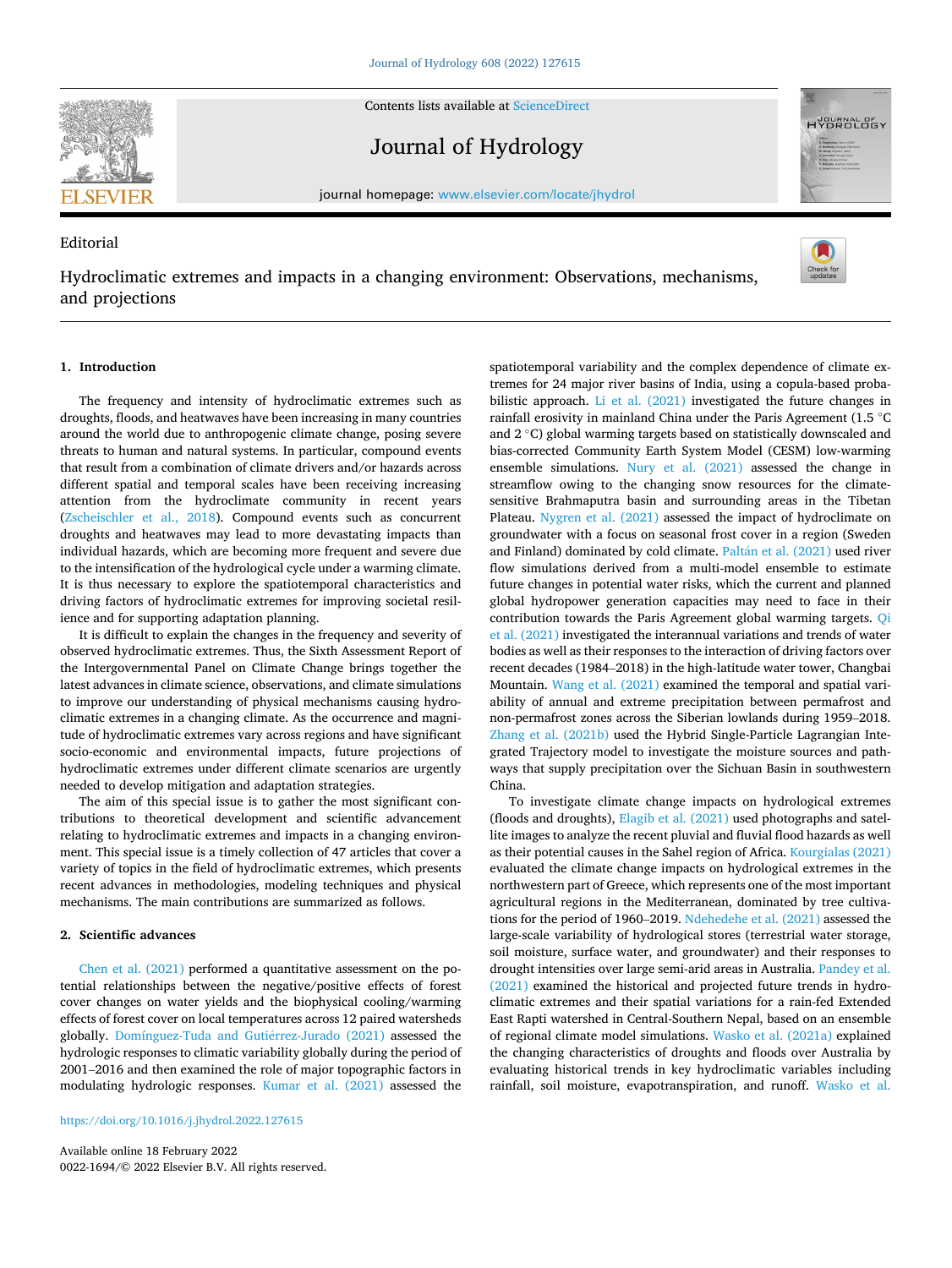[\(2021b\)](#page-2-0) further investigated the influence of changes in extreme rainfall and soil moisture on flood magnitude on a global scale, improving our understanding of how rainfall and streamflow extremes are changing under climate change. [Yin et al. \(2021\)](#page-2-0) identified the hydrometeorological and hydrological controls of the extreme inland flooding caused by Hurricane Florence in 2018 over the Cape Fear River basin, based on both observations and numerical simulations using WRF-Hydro.

In terms of compound event detection and attribution, [Feng et al.](#page-2-0)  [\(2021\)](#page-2-0) evaluated and compared the changes in compound dry and hot events over global maize-producing areas based on different drought indicators. [Hao et al. \(2021\)](#page-2-0) investigated different categories of compound dry and hot events in northeast China during July-August from 1952 to 2012 based on antecedent El Niño-Southern Oscillation (ENSO). [Shi et al. \(2021\)](#page-2-0) analyzed the spatiotemporal characteristics and future changes of drought-flood abrupt alternation events over the Wei River basin located in northern China for the period of 1960–2010.

#### **3. Methodological advances**

[Nerantzaki and Papalexiou \(2022\)](#page-2-0) conducted a comprehensive review on probabilistic methods used in the analysis of hydroclimatic extremes, aiming to highlight their strengths and weaknesses. In terms of methodological advances in drought analysis, [Afroz et al. \(2021\)](#page-2-0)  developed a new method, termed the Residual Mass Severity Index (RMSI), to assess hydroclimatic extremes based on precipitation time series, and then compared the RMSI with the well-known Standardized Precipitation Index for different drought durations across Australia. [Chang et al. \(2022\)](#page-2-0) proposed an integrated drought indicator based on a combination of three hydrometeorological variables (precipitation, runoff, and soil moisture) to identify drought events, and also developed a Principal Component Analysis (PCA)-Copula based approach for assessing the frequency of drought events for the upstream Nanpan River in China. [Ho et al. \(2021\)](#page-2-0) proposed a new framework for calculating the spatial propagation time from meteorological to hydrological droughts, which provided insights in drought propagation through different hydrologic variables. [Zhao et al. \(2021a\)](#page-2-0) proposed a nonstationary standardized precipitation index to detect droughts and then used copula functions to construct links between drought characteristics in three major grain production zones of China under a changing environment.

In terms of methodological advances in extreme precipitation and flood analysis, [Luo et al. \(2021\)](#page-2-0) introduced a new hydrologic and hydraulic coupled modeling program–MetroFlow that integrated multiple models for improving the simulation of urban drainage systems in response to a full spectrum of storm conditions. [Ma et al. \(2021\)](#page-2-0) proposed an Extreme Gradient Boosting (XGBoost) based approach for flash flood risk assessment and then produced a county-level flash flood risk map for Yunnan Province of China. [Mohanty and Simonovic \(2021\)](#page-2-0)  investigated the suitability of various reanalysis datasets as hydraulic forcings for simulating flood inundation over six selected flood-prone basins in Canada. Ossandón [et al. \(2021\)](#page-2-0) developed a multivariate semi-Bayesian Hierarchical framework, which was capable of capturing the spatial structure and correlation between model parameters through Gaussian multivariate processes, for conducting nonstationary frequency analysis of precipitation extremes at 73 stations over the Southwest United States. [Roksvåg et al. \(2021\)](#page-2-0) proposed two postprocessing methods for adjusting the return level of extreme precipitation estimated by Bayesian inference, improving the accuracy and consistency of intensity–duration frequency curves across different durations and return periods. [Thorndahl and Andersen \(2021\)](#page-2-0) proposed a novel method, CLIMACS (CLImate projection of MeAsured preCipitation Series), for stochastic projection of long-term continuous rain series for urban drainage design under different climate scenarios. [Yin and Park](#page-2-0)  [\(2021\)](#page-2-0) integrated the Terrestrial water storage anomaly (TWSA) retrieved from the Gravity Recovery and Climate Experiment (GRACE) mission with model-based TWSA estimates based on an optimal least

square merging method across North America, improving flood potential analysis with increased accuracy and reduced uncertainty at subregional to local scales. [Zhao et al. \(2021b\)](#page-2-0) proposed a new transfer learning-based approach to improve urban flood susceptibility mapping in two urban catchments located in the metropolitan areas of Beijing in China, improving conventional machine learning based hazard assessments.

### **4. Ways forward**

The frequency and intensity of hydroclimatic extremes have been increasing in a warming world, which pose a growing threat to the environment, human life, and socioeconomic development. In previous studies, considerable efforts have been made to detect the spatial and temporal changes in hydroclimatic extremes from local to global scales, but there is a lack of in-depth analysis of the underlying physical causes of extreme events and their real-world consequences. It remains unclear 1) how anthropogenic-induced warming promotes the occurrence of individual and interrelated hydroclimatic extremes and 2) how hydroclimatic extremes can translate into quantitative impacts on the environment, society, and infrastructure. Thus, more efforts are expected in future studies to explore the mechanisms causing hydroclimatic extremes associated with land–atmosphere–ocean interactions and feedbacks across local, regional and global scales, and to explicitly quantify their impacts on different sectors such as water resources, agriculture, environment, human health, and infrastructure.

From the perspectives of methodologies and modeling techniques, we need to propose innovative methods and guidelines for improving the detection and attribution of hydroclimatic extremes. For instance, conventional univariate analysis should be extended to multivariate assessments with a main focus on the interactions between potential drivers and/or hazards, thereby improving the characterization of hydroclimatic extremes and advancing our understanding of occurrence mechanisms ([Raymond et al., 2020; Zscheischler and Lehner, 2021;](#page-2-0)  [Zhang et al., 2021a](#page-2-0)). In addition, convection-permitting models (CPMs) with horizontal grid spacing  $\leq$  4 km can be used as a promising tool to better resolve local-scale forcing and hydroclimatic processes associated with complex topography and land use/cover (e.g., urban, mountainous, and coastal regions) in response to variability in the large-scale atmospheric circulation ([Prein et al., 2015; Liu et al., 2017; Wang and Wang,](#page-2-0)  [2019\)](#page-2-0). CPMs are useful for improving the representation of hydroclimatic dynamics and associated variables, especially hydroclimatic extremes such as the short-duration (subdaily) rainfall extremes on a local scale. Various sources of uncertainty, including observations, initial and boundary conditions, climate scenarios, parameterization schemes, model parameters and structures, should also be explicitly addressed to improve the reliability of hydroclimatic projections. Since various types of datasets, including high-resolution satellite-based products, in situ observations, reanalysis products, and model simulations, have become publicly available in recent years, high-quality datasets from different sources should be utilized and combined to increase the robustness in the detection, attribution, and projection of hydroclimatic extremes.

### **Declaration of Competing Interest**

The authors declare that they have no known competing financial interests or personal relationships that could have appeared to influence the work reported in this paper.

### **Acknowledgments**

We would like to express our sincere gratitude to all the authors for their contributions to this special issue and also the reviewers for their efforts dedicated to providing valuable comments and feedbacks.